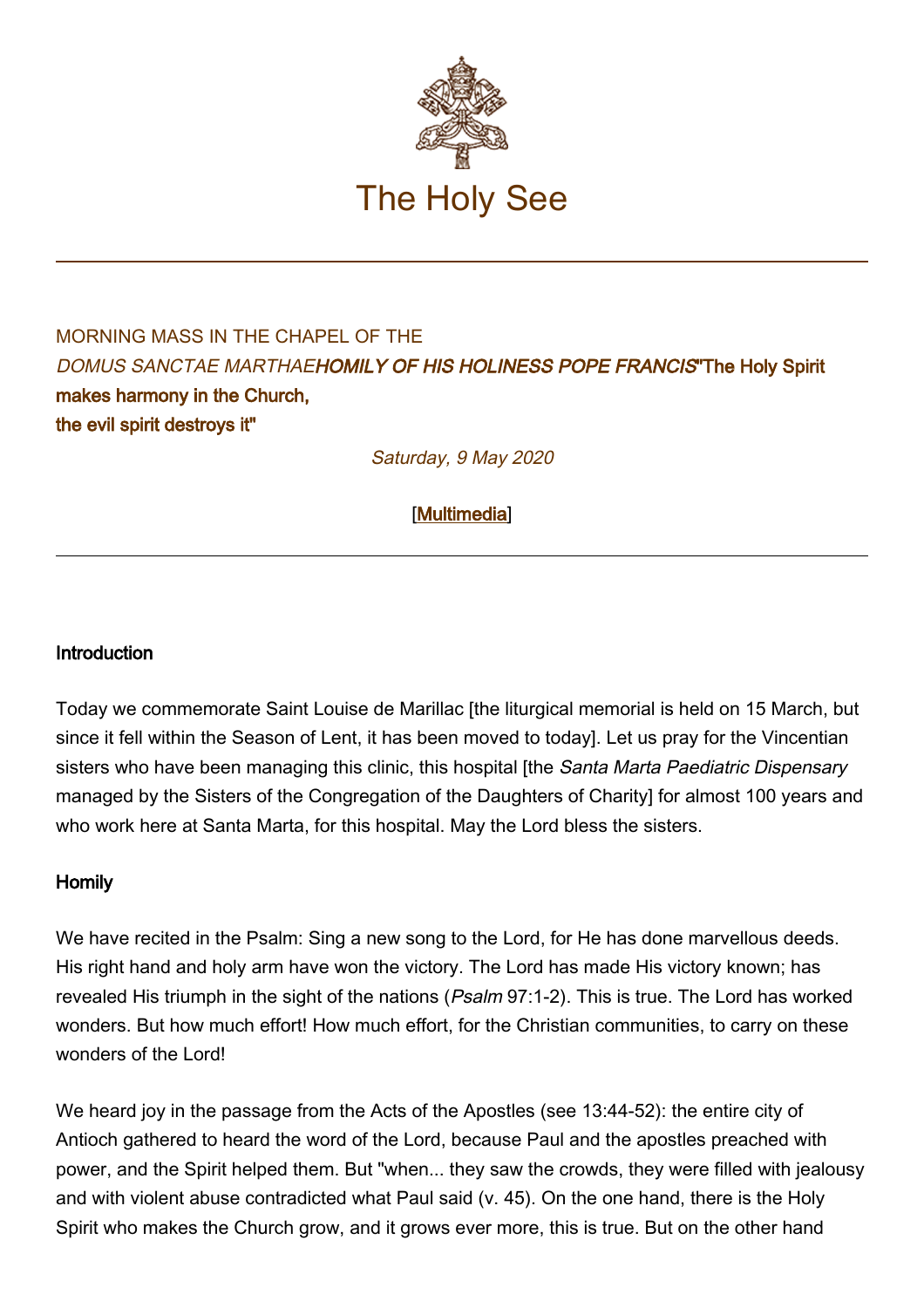there is the evil spirit that seeks to destroy the Church. It is always like that, always like that. Thins go ahead, but then comes the enemy, trying to destroy. The balance is always positive in the long run, but how much difficulty, how much pain, how much martyrdom!

This happened here, in Antioch, and it happens everywhere in the Book of the Acts of the Apostles. Let us think, for example, of Lystra, when they arrived and they healed [a paralytic], and everyone believed that they were gods and wanted to make sacrifices to them, and all the people were with them (see Acts 14:8-18). Then the others came and they convinced them that it was not thus. And what happened to Paul and his companion? They ended up being stoned (Acts 14:19). There is always this battle. Think of the sorcerer Elymas, and how he tried to prevent the Gospel from reaching the proconsul (Acts 13:6-12). Think of the masters of that girl who was a soothsayer: they exploited the girl, because she read palms and received money that went into the pockets of her masters. And when Paul and the apostles showed that this was a lie, that it wasn't right, immediately there was a revolution against them (see Acts 16:16-24). Think of the artisans of the goddess Artemis [in Epheseus], who were losing business because they couldn't sell statuettes to the people, because they were being converted. In this way, one after another. On the one hand, the Word of God that summons, that makes one grow and on the other, persecution, serious persecution, as they end up being driven out and beaten.

And what is the tool the devil uses to destroy the proclamation of the Gospel? *Envy*. The Book of Wisdom says clearly: But through the devil's envy death entered the world (*Wis* 2:24) - envy, jealousy, here. Always this bitter, bitter sentiment. These people saw how the Gospel was preached and they became angry, they were consumed by rage. And they were led on by this anger: it is the devil's anger, the anger that destroys, the anger of that Crucify Him! Crucify Him!, of that torture of Jesus. It wants to destroy. Always. Always.

Seeing this struggle, that beautiful saying is valid for us too: The Church has gone forward on pilgrimage amid the persecutions of the world and the consolations of God (see Saint Augustine, De Civitate Dei, XVIII, 51: 2). Something is missing from a Church that does not have any difficulties, temptation, struggles The jealousy that destroys. The Holy Spirit makes the harmony of the Church, and the evil spirit destroys. Even up to the present day. Even up to today. Always this battle. A tool of this jealousy, of this envy, is temporal power. Here it tells us that the Jewish leaders incited the God-fearing women of high standing (Acts 13:50). They went to these women and they said: These are revolutionaries, drive them out. The women spoke with others and they banished them: it was the God-fearing women of the nobility and the leading men of the city (see v. 50). Those with temporal power, and temporal power can be good. People can be good, but power as such is always dangerous. The power of the world against the power of God moves all of this; and always, behind this, behind that power, there is money.

This is what happens in the early Church: the work of the Spirit to build up the Church, to harmonize the Church, and the work of the evil spirit to destroy it, and recourse to temporal